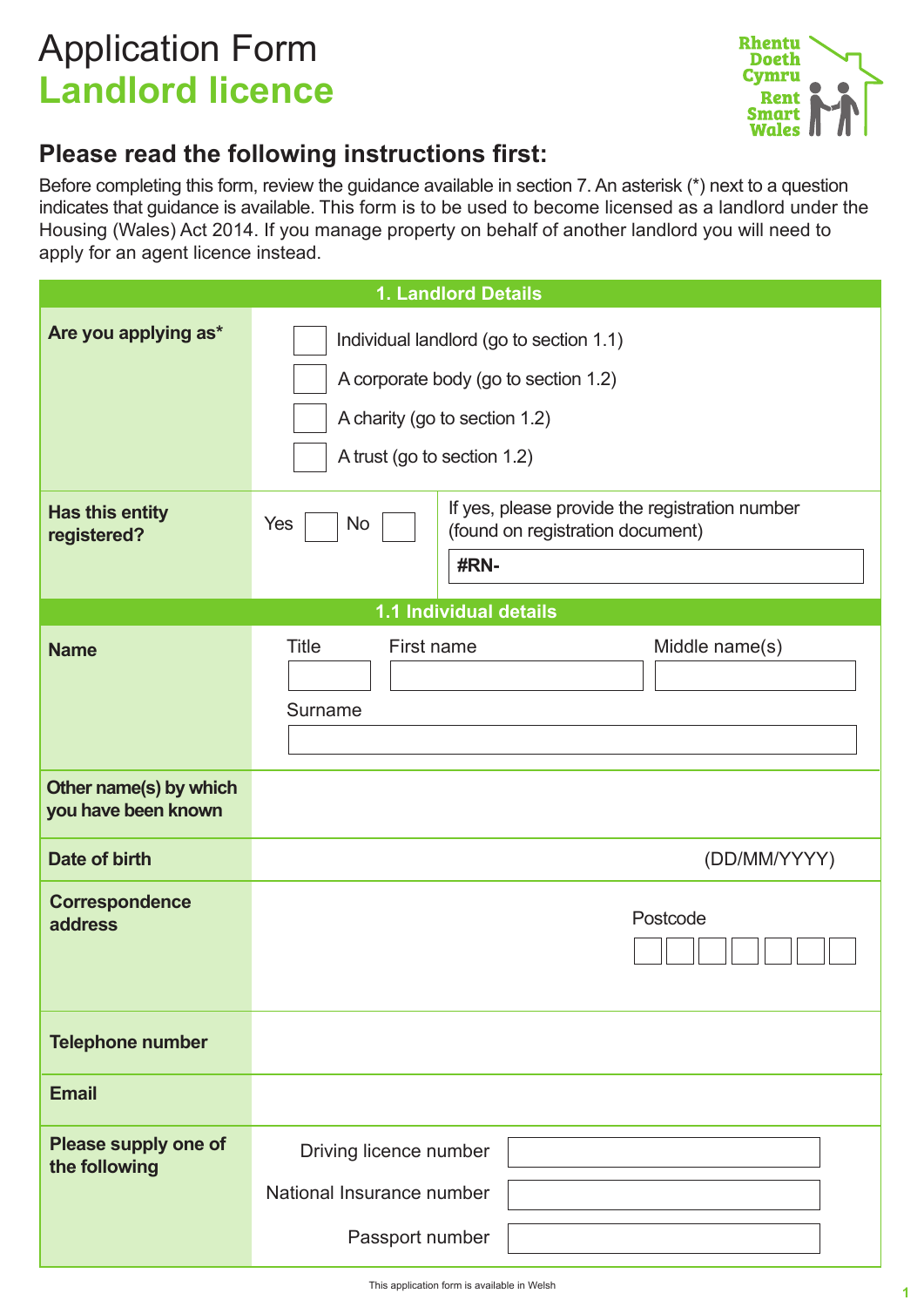| Section 1.2 - Corporate Body, Trust, Charity                                                                                                                                                                                                                                                                    |                                                                                                                                         |  |
|-----------------------------------------------------------------------------------------------------------------------------------------------------------------------------------------------------------------------------------------------------------------------------------------------------------------|-----------------------------------------------------------------------------------------------------------------------------------------|--|
|                                                                                                                                                                                                                                                                                                                 | Complete this section if the landlord of the rental(s) is a registered corporate body or LLP,<br>registered charity or part of a trust. |  |
| <b>Details of</b><br>person<br>completing<br>this form                                                                                                                                                                                                                                                          | Title<br>First name<br>Middle name(s)<br>Surname<br>Date of birth (dd/mm/yyyy)<br>Role (job title)                                      |  |
| <b>Organisation</b><br>name                                                                                                                                                                                                                                                                                     |                                                                                                                                         |  |
| <b>Company</b><br>registration<br>number*                                                                                                                                                                                                                                                                       |                                                                                                                                         |  |
| <b>Correspondence</b><br>address                                                                                                                                                                                                                                                                                | Postcode                                                                                                                                |  |
| <b>Registered</b><br>or principal<br>office address<br>the same                                                                                                                                                                                                                                                 | Same as correspondence address?<br>Yes<br><b>No</b><br>If no, enter address below.<br>Postcode                                          |  |
| <b>Contact number</b>                                                                                                                                                                                                                                                                                           |                                                                                                                                         |  |
| <b>Contact</b><br>email address                                                                                                                                                                                                                                                                                 |                                                                                                                                         |  |
|                                                                                                                                                                                                                                                                                                                 | <b>Section 2 - Training</b>                                                                                                             |  |
| Training is an integral part of your licence application. You must demonstrate that you and any<br>employees have undertaken approved Rent Smart Wales training before submitting an application.<br>See section 7 guidance. Without this evidence for every employee, your application cannot be<br>processed. |                                                                                                                                         |  |
| I as the applicant have:                                                                                                                                                                                                                                                                                        |                                                                                                                                         |  |
| i) Completed training directly through Rent Smart Wales (this will be added to your<br>application automatically)                                                                                                                                                                                               |                                                                                                                                         |  |
| and/or:                                                                                                                                                                                                                                                                                                         |                                                                                                                                         |  |
| ii) Completed training through an external training provider and have attached evidence                                                                                                                                                                                                                         |                                                                                                                                         |  |
|                                                                                                                                                                                                                                                                                                                 | Which of the following *training options did you complete?                                                                              |  |
| First-time licence training                                                                                                                                                                                                                                                                                     | Re-licensing training                                                                                                                   |  |
| CPD for renewal                                                                                                                                                                                                                                                                                                 |                                                                                                                                         |  |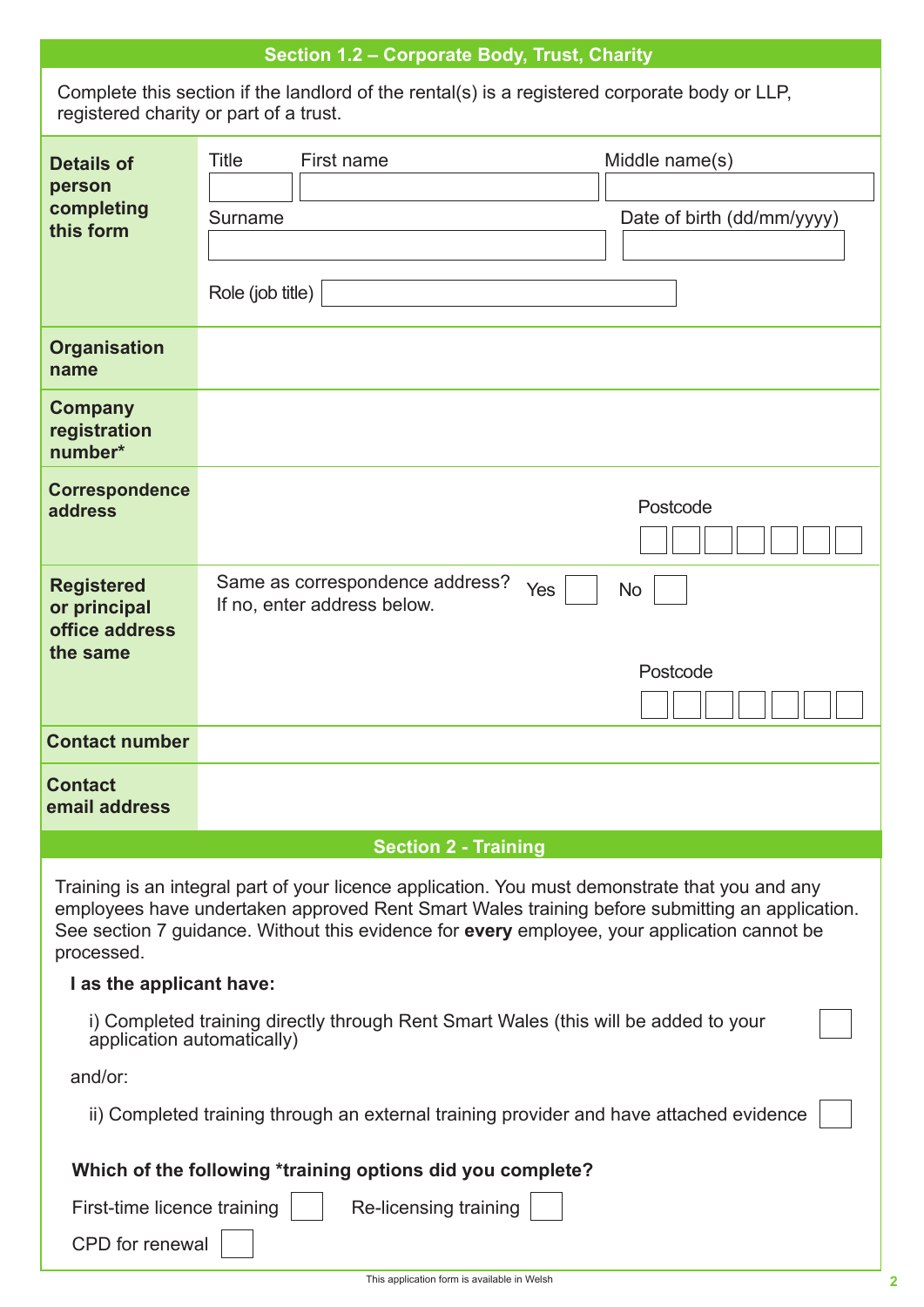| How many staff* (or Trust members) conduct letting and<br>management activities at rental properties you are the<br>landlord of in Wales?<br>If you have no employees, go to section 4. |                                                                                                                                      |
|-----------------------------------------------------------------------------------------------------------------------------------------------------------------------------------------|--------------------------------------------------------------------------------------------------------------------------------------|
|                                                                                                                                                                                         | Title<br>First name<br>Middle name(s)                                                                                                |
| <b>Employee 1</b>                                                                                                                                                                       |                                                                                                                                      |
| <b>Additional</b>                                                                                                                                                                       | Date of birth (dd/mm/yyyy)<br>Role (job title)<br><b>Surname</b>                                                                     |
| sheets are                                                                                                                                                                              |                                                                                                                                      |
| available at                                                                                                                                                                            |                                                                                                                                      |
| the end of this<br>form                                                                                                                                                                 | Language preference<br>Welsh<br>English                                                                                              |
|                                                                                                                                                                                         |                                                                                                                                      |
|                                                                                                                                                                                         | Has this person completed approved training or booked on to<br>Yes<br>No<br>approved training directly with Rent Smart Wales?        |
|                                                                                                                                                                                         | If yes which training option has been completed?*                                                                                    |
|                                                                                                                                                                                         | First-time licence training<br>Re-licensing training                                                                                 |
|                                                                                                                                                                                         | <b>CPD</b> for renewal                                                                                                               |
|                                                                                                                                                                                         | If no, evidence* of approved training is required with this application form.                                                        |
|                                                                                                                                                                                         |                                                                                                                                      |
| <b>Employee 2</b>                                                                                                                                                                       | <b>Title</b><br>First name<br>Middle name(s)                                                                                         |
|                                                                                                                                                                                         |                                                                                                                                      |
|                                                                                                                                                                                         | Date of birth (dd/mm/yyyy)<br>Surname<br>Role (job title)                                                                            |
|                                                                                                                                                                                         |                                                                                                                                      |
|                                                                                                                                                                                         | Welsh<br>English<br>Language preference                                                                                              |
|                                                                                                                                                                                         |                                                                                                                                      |
|                                                                                                                                                                                         | Has this person completed approved training or booked on to<br>Yes<br><b>No</b><br>approved training directly with Rent Smart Wales? |
|                                                                                                                                                                                         | If yes which training option has been completed?*<br>First-time licence training                                                     |
|                                                                                                                                                                                         | Re-licensing training                                                                                                                |
|                                                                                                                                                                                         | CPD for renewal                                                                                                                      |
|                                                                                                                                                                                         | If no, evidence <sup>*</sup> of approved training is required with this application form.                                            |
|                                                                                                                                                                                         |                                                                                                                                      |
| <b>Employee 3</b>                                                                                                                                                                       | <b>Title</b><br>First name<br>Middle name(s)                                                                                         |
|                                                                                                                                                                                         |                                                                                                                                      |
|                                                                                                                                                                                         | Date of birth (dd/mm/yyyy)<br>Role (job title)<br>Surname                                                                            |
|                                                                                                                                                                                         |                                                                                                                                      |
|                                                                                                                                                                                         | Welsh<br>Language preference<br>English                                                                                              |
|                                                                                                                                                                                         | Has this person completed approved training or booked on to<br>Yes<br>No<br>approved training directly with Rent Smart Wales?        |
|                                                                                                                                                                                         | If yes which training option has been completed?*<br>First-time licence training                                                     |
|                                                                                                                                                                                         | Re-licensing training                                                                                                                |
|                                                                                                                                                                                         | CPD for renewal                                                                                                                      |
|                                                                                                                                                                                         | If no, evidence* of approved training is required with this application form.                                                        |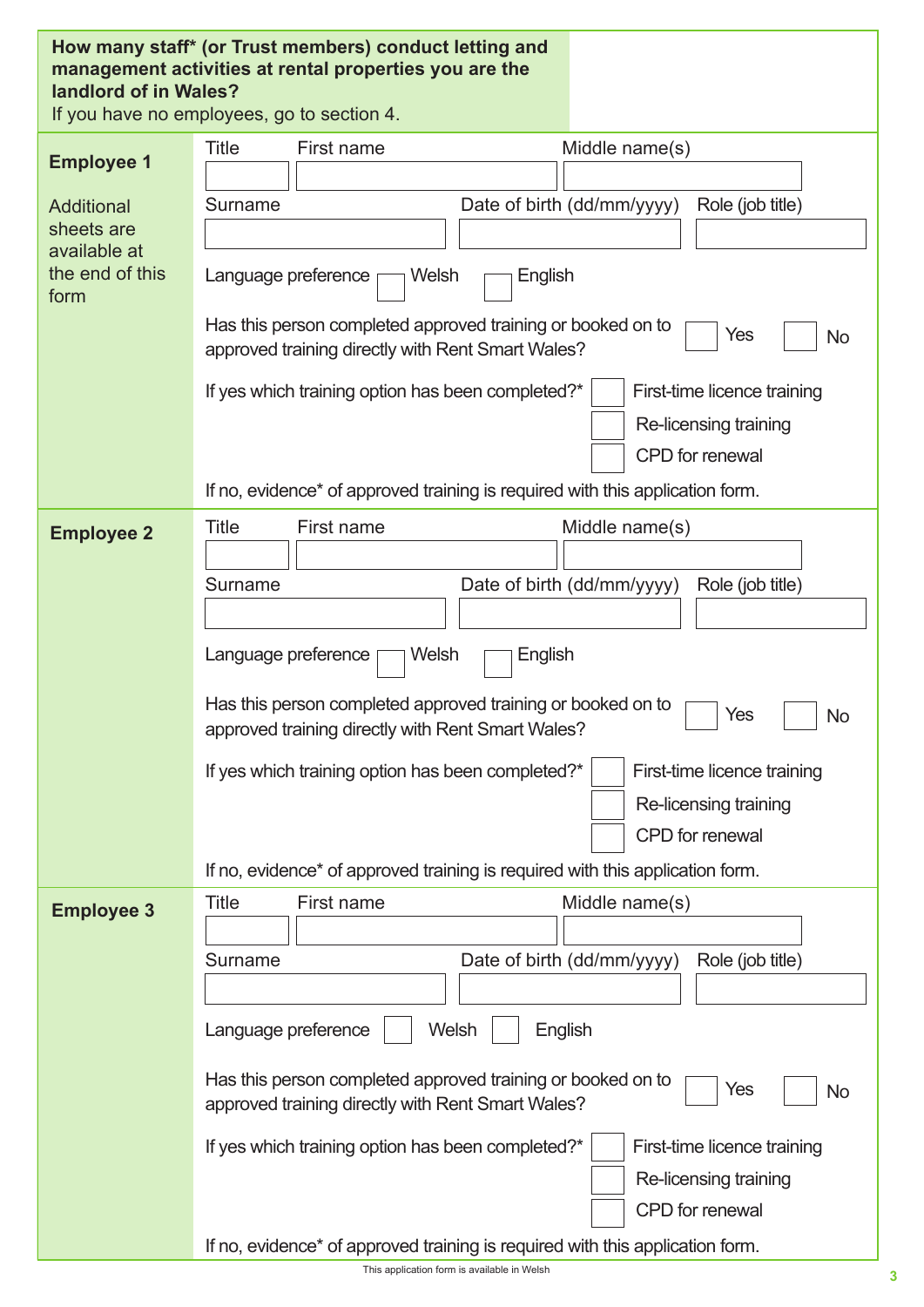| How did you<br>Local authority<br>Search engine<br>hear about the<br>requirement to<br>Direct contact from Rent Smart Wales<br>Friend / colleague<br>register?<br>Social media<br>Landlord association<br>Letting / managing agent<br>Landlord forum / event<br>Other (please specify)<br><b>Section 4 - Payment</b><br>I am applying for:<br>A licence for the first time: Cost: £223.00 |  |  |
|-------------------------------------------------------------------------------------------------------------------------------------------------------------------------------------------------------------------------------------------------------------------------------------------------------------------------------------------------------------------------------------------|--|--|
|                                                                                                                                                                                                                                                                                                                                                                                           |  |  |
|                                                                                                                                                                                                                                                                                                                                                                                           |  |  |
|                                                                                                                                                                                                                                                                                                                                                                                           |  |  |
|                                                                                                                                                                                                                                                                                                                                                                                           |  |  |
|                                                                                                                                                                                                                                                                                                                                                                                           |  |  |
|                                                                                                                                                                                                                                                                                                                                                                                           |  |  |
|                                                                                                                                                                                                                                                                                                                                                                                           |  |  |
|                                                                                                                                                                                                                                                                                                                                                                                           |  |  |
|                                                                                                                                                                                                                                                                                                                                                                                           |  |  |
|                                                                                                                                                                                                                                                                                                                                                                                           |  |  |
| Licence Renewal and qualify for the early bird discounted rate<br>(42 days or more before your licence is due to expire): Cost: £200.70                                                                                                                                                                                                                                                   |  |  |
| Licence Renewal at the standard rate: Cost: £223.00                                                                                                                                                                                                                                                                                                                                       |  |  |
| You may also have the option of paying for your licence in two parts. See section 7 guidance for<br>more information.                                                                                                                                                                                                                                                                     |  |  |
| <b>Payment type</b><br>Cheque enclosed made payable to Rent Smart Wales                                                                                                                                                                                                                                                                                                                   |  |  |
| Cheque amount                                                                                                                                                                                                                                                                                                                                                                             |  |  |
|                                                                                                                                                                                                                                                                                                                                                                                           |  |  |
| Debit/credit card (Visa, MasterCard or Maestro)                                                                                                                                                                                                                                                                                                                                           |  |  |
| If you select this option you can scan your application and training<br>certificates directly to rentsmartwales@cardiff.gov.uk. We will contact                                                                                                                                                                                                                                           |  |  |
| you when we are processing your application. Please provide the best<br>contact time and number. Please do not provide card details here.                                                                                                                                                                                                                                                 |  |  |
|                                                                                                                                                                                                                                                                                                                                                                                           |  |  |
|                                                                                                                                                                                                                                                                                                                                                                                           |  |  |
|                                                                                                                                                                                                                                                                                                                                                                                           |  |  |
|                                                                                                                                                                                                                                                                                                                                                                                           |  |  |
|                                                                                                                                                                                                                                                                                                                                                                                           |  |  |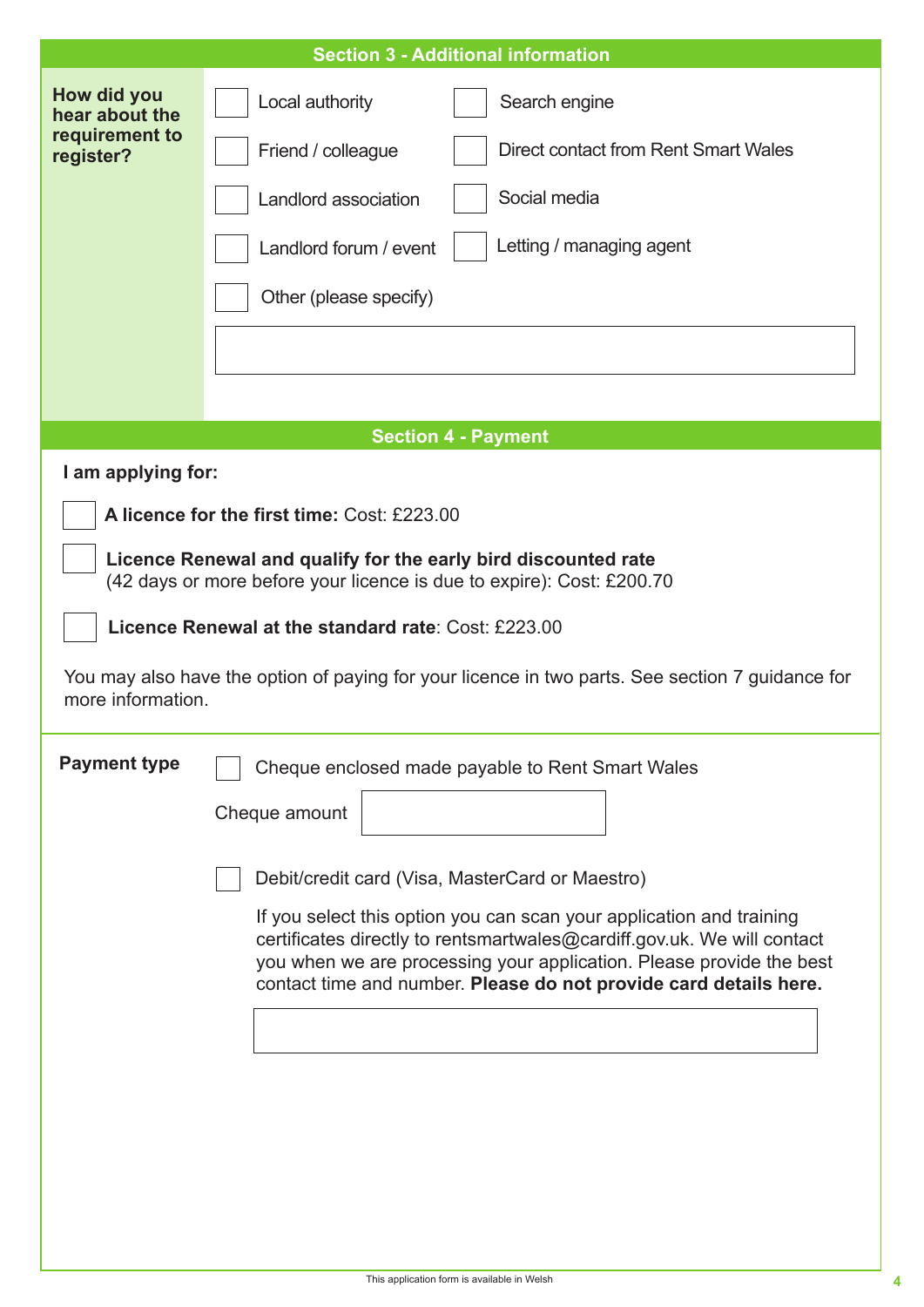### **1. Declaration of fitness and propriety**

Before the licensing authority can grant a licence, it must determine whether the applicant is a fit and proper person as defined in section 20 of the Housing (Wales) Act 2014.

For this purpose, you must declare if any of the following apply to you, or anyone associated or formerly associated with you (whether on a personal, work or other basis relevant).

(a) committed any offence involving:

i. fraud or other dishonesty,

ii. violence, firearms or drugs

iii. any offence listed in Schedule 3 to the Sexual Offences Act 2003 (offences attracting notification requirements),

(b) practised unlawful discrimination or harassment on the grounds of any characteristic which is a protected characteristic under section 4 of the Equality Act 2010, or victimised another person contrary to that Act, in or in connection with the carrying on of any business

(c)contravened any provision of the law relating to housing or landlord and tenant such as: i. Unlawfully evicted a tenant

ii. Been refused a House in Multiple Occupation licence or selective licence under the Housing Act 2004

iii. Had a licence revoked for breach of any conditions under the Housing Act 2004

iv. Been subject to a Management Order under the Housing Act 2004

v. Failed to comply with a Housing Notice (requiring works) served by a local authority

vi. Been subject to complaints from tenants or other sources, regarding serious or repeated breaches of the conditions of a licence under the Housing Act 2004.



#### **I confirm none of the above apply to me, or anyone associated or formerly associated with me (whether on a personal, work or other basis)**

If any of the above apply, you are required to provide relevant supporting information below to explain why. The information provided will be assessed by Rent Smart Wales. Issues highlighted will not necessarily prevent you from being licensed; evidence is assessed on a case by case basis. If you have unspent convictions please provide a data barring service certificate (dated within the last month) with your application.

Rent Smart Wales reserves the right to ask you for further information to assess your application, and the right to gather additional information including criminal history from regulatory bodies such as local authorities and the police when appropriate. Information gathered in this way may be taken into account when determining a licence application.

Note that spent convictions do not regularly need to be declared in line with the Rehabilitation of Offenders Act 1974. However, certain spent convictions may need to be declared upon request, as outlined in the Rent Smart Wales Collection and Use of Conviction Information Guidance, available on the website or on request. The licensing authority will consider spent convictions where they are relevant to letting and management of properties in Wales.

When providing offence details, please specify the court and the date of the conviction.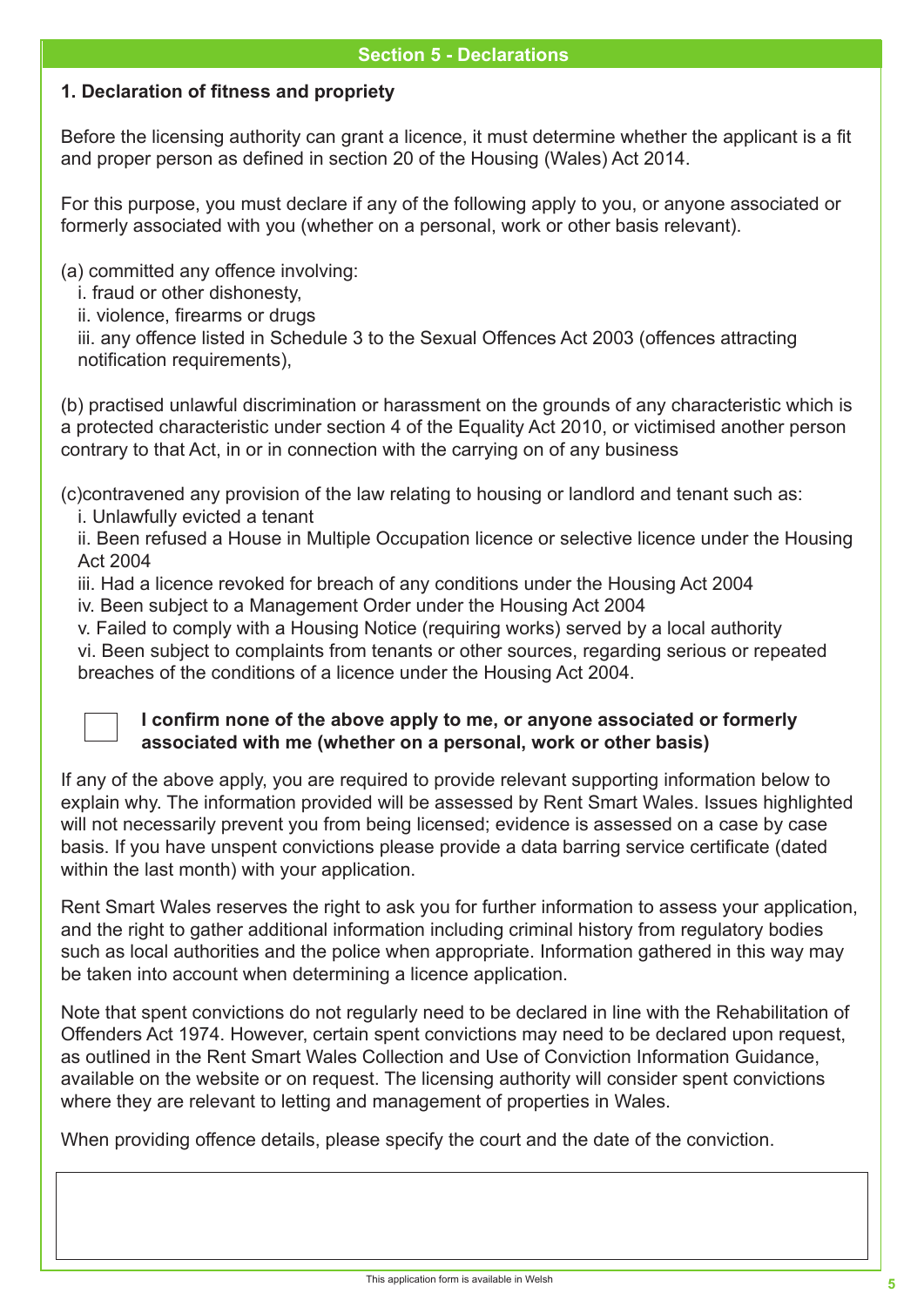#### **2. Declaration of truth**

I/we declare that the information contained in this application is correct to the best of my/our knowledge. I/we understand that I/we commit an offence if I/we supply any information to the licensing authority in connection with any of its functions under Part 1 of the Housing (Wales) Act 2014 that is false or misleading and which I/we know is false or misleading or am/are reckless as to whether it is false or misleading.

#### **3. Data processing and sharing**

By submitting this form you are accepting the Data Processing Notice which can be read in the guidance section. It is important that you read this notice as it details why we collect your personal data, how it will be used and who it could be shared with.



I accept the Data Processing Notice

The local authorities in Wales and Rent Smart Wales partners want to connect with landlords and agents to keep them informed about local relevant information (forum events, potential tenants, funding opportunities, etc.)



Yes, keep me informed - you can unsubscribe at any time by contacting Rent Smart Wales

#### **Statement of agreement to the above declarations and data processing notice**

This form must be signed by the individual landlord named in section 1.1 or a company director, lead trustee or senior person within the charity of the landlord in section 1.2. Without such a signature it will not be considered a complete application and will be returned to you. This will cause a delay in your licence application.

Please return this form to: **Rent Smart Wales, PO Box 1106, Cardiff, CF11 1UA**

**Be Aware:** This application cannot be processed without your agreement to declarations 1 and 2 and the Data Processing Notice. This form must be filled in in full, signed, dated and the fee payment option selected or enclosed for it to be accepted as a valid registration. Contact Rent Smart Wales on 03000 133344 for assistance.

Please note: failure to do so will cause a delay in processing and you may be **operating illegally.** 

| Signed | Date |  |
|--------|------|--|
|        |      |  |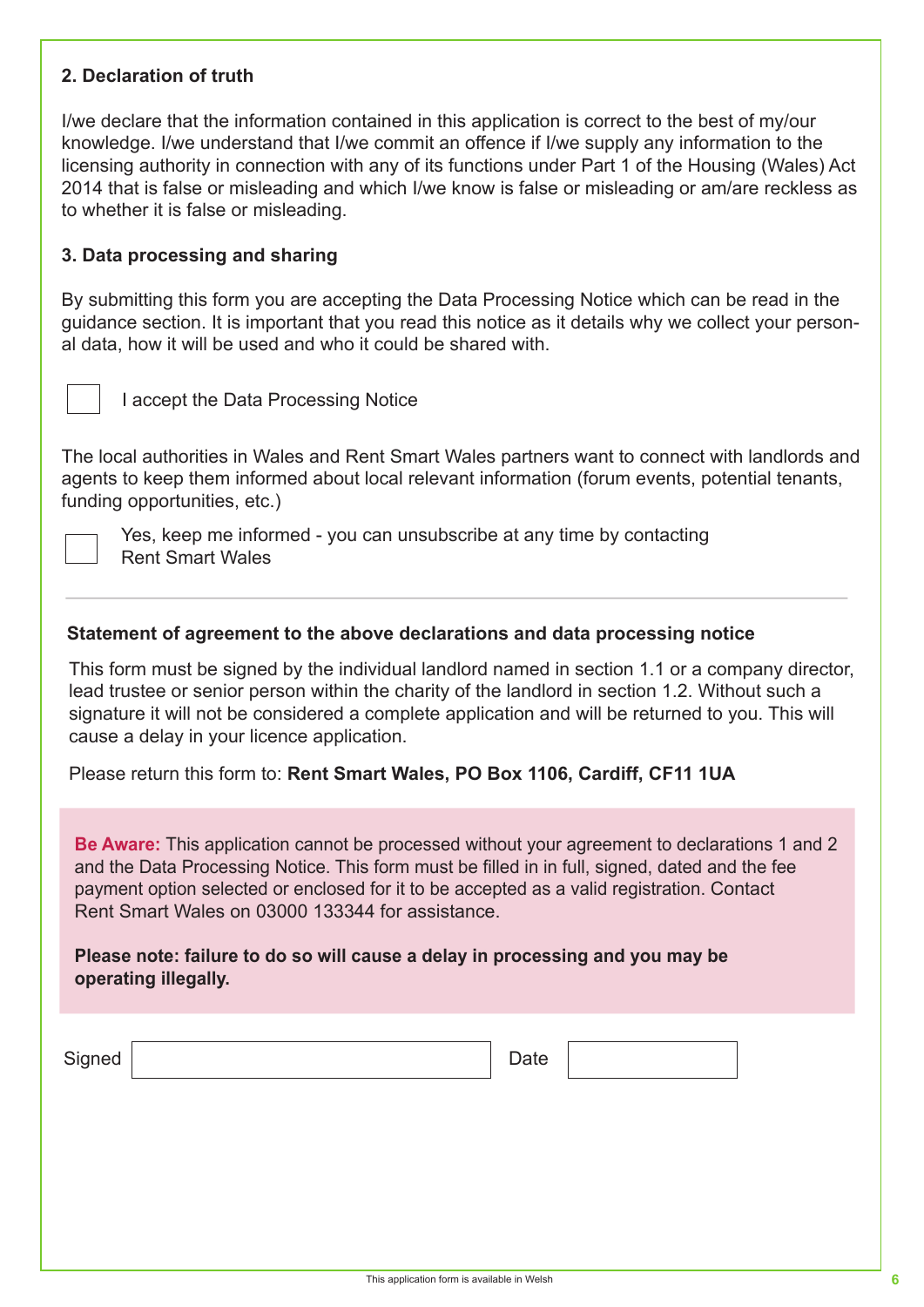|                                                                                                                                                                                                                                                                                            | <b>Section 6 - Equal Opportunities</b> |                                                                                                                                              |
|--------------------------------------------------------------------------------------------------------------------------------------------------------------------------------------------------------------------------------------------------------------------------------------------|----------------------------------------|----------------------------------------------------------------------------------------------------------------------------------------------|
| to answer the following questions so we can be sure our service is delivered fairly.                                                                                                                                                                                                       |                                        | Rent Smart Wales wants to make sure that its services are accessible to everyone. We therefore ask you                                       |
| All questions are voluntary and it will not make any difference to the service you receive if you do not<br>answer them. By choosing to answer them you are helping us to ensure everyone using our service is<br>treated equally. Any information provided will be treated in confidence. |                                        |                                                                                                                                              |
|                                                                                                                                                                                                                                                                                            | <b>Gender</b>                          |                                                                                                                                              |
| Female<br>Male                                                                                                                                                                                                                                                                             | <b>Male to Female</b>                  | <b>Female to Male</b><br>Prefer not to say                                                                                                   |
|                                                                                                                                                                                                                                                                                            | What is your age?                      |                                                                                                                                              |
| Under 16<br>$16 - 24$                                                                                                                                                                                                                                                                      | 25-34                                  | 35-44                                                                                                                                        |
| 55-64<br>45-54                                                                                                                                                                                                                                                                             | $65+$                                  | Prefer not to say                                                                                                                            |
|                                                                                                                                                                                                                                                                                            | <b>Disability</b>                      |                                                                                                                                              |
| Identifying as a disabled person can include people with hearing or sight impairments, people with<br>mental health difficulties or learning disabilities, people with mobility impairments, or those who have<br>Do you identify as a disabled                                            | Yes (please select)                    | long-term health conditions, for example: depression, diabetes, asthma, multiple sclerosis, HIV or cancer.<br><b>No</b><br>Prefer not to say |
|                                                                                                                                                                                                                                                                                            |                                        |                                                                                                                                              |
| Deaf / Deafened /<br>Hard of hearing                                                                                                                                                                                                                                                       | <b>Mobility impairment</b>             | Long standing illness or<br>health condition                                                                                                 |
| Wheelchair user<br>/ difficulties                                                                                                                                                                                                                                                          | Learning impairment                    | <b>Visual impairment</b>                                                                                                                     |
| <b>Mental Health difficulties</b>                                                                                                                                                                                                                                                          | Prefer not to say                      | Other (please specify below)                                                                                                                 |
|                                                                                                                                                                                                                                                                                            |                                        |                                                                                                                                              |
|                                                                                                                                                                                                                                                                                            |                                        |                                                                                                                                              |
|                                                                                                                                                                                                                                                                                            |                                        | <b>Sexual Orientation</b> (Only answer this question if you are over the age of 16)                                                          |
| <b>Gay Man</b>                                                                                                                                                                                                                                                                             | Gay Woman / Lesbian                    | Heterosexual                                                                                                                                 |
| <b>Bisexual</b>                                                                                                                                                                                                                                                                            | Prefer not to say                      | Other (please specify below)                                                                                                                 |
|                                                                                                                                                                                                                                                                                            |                                        |                                                                                                                                              |
|                                                                                                                                                                                                                                                                                            |                                        |                                                                                                                                              |
|                                                                                                                                                                                                                                                                                            | <b>Religious Belief / Non-Belief</b>   |                                                                                                                                              |
| Do you regard yourself as belonging to any particular religion?                                                                                                                                                                                                                            |                                        |                                                                                                                                              |
| Yes (please select)                                                                                                                                                                                                                                                                        |                                        |                                                                                                                                              |
| Christian<br><b>Buddhist</b>                                                                                                                                                                                                                                                               | No, no religion<br>Hindu               | Prefer not to say                                                                                                                            |
| <b>Muslim</b><br>Sikh                                                                                                                                                                                                                                                                      | Jewish                                 | Other (please specify below)                                                                                                                 |
|                                                                                                                                                                                                                                                                                            |                                        |                                                                                                                                              |
|                                                                                                                                                                                                                                                                                            |                                        |                                                                                                                                              |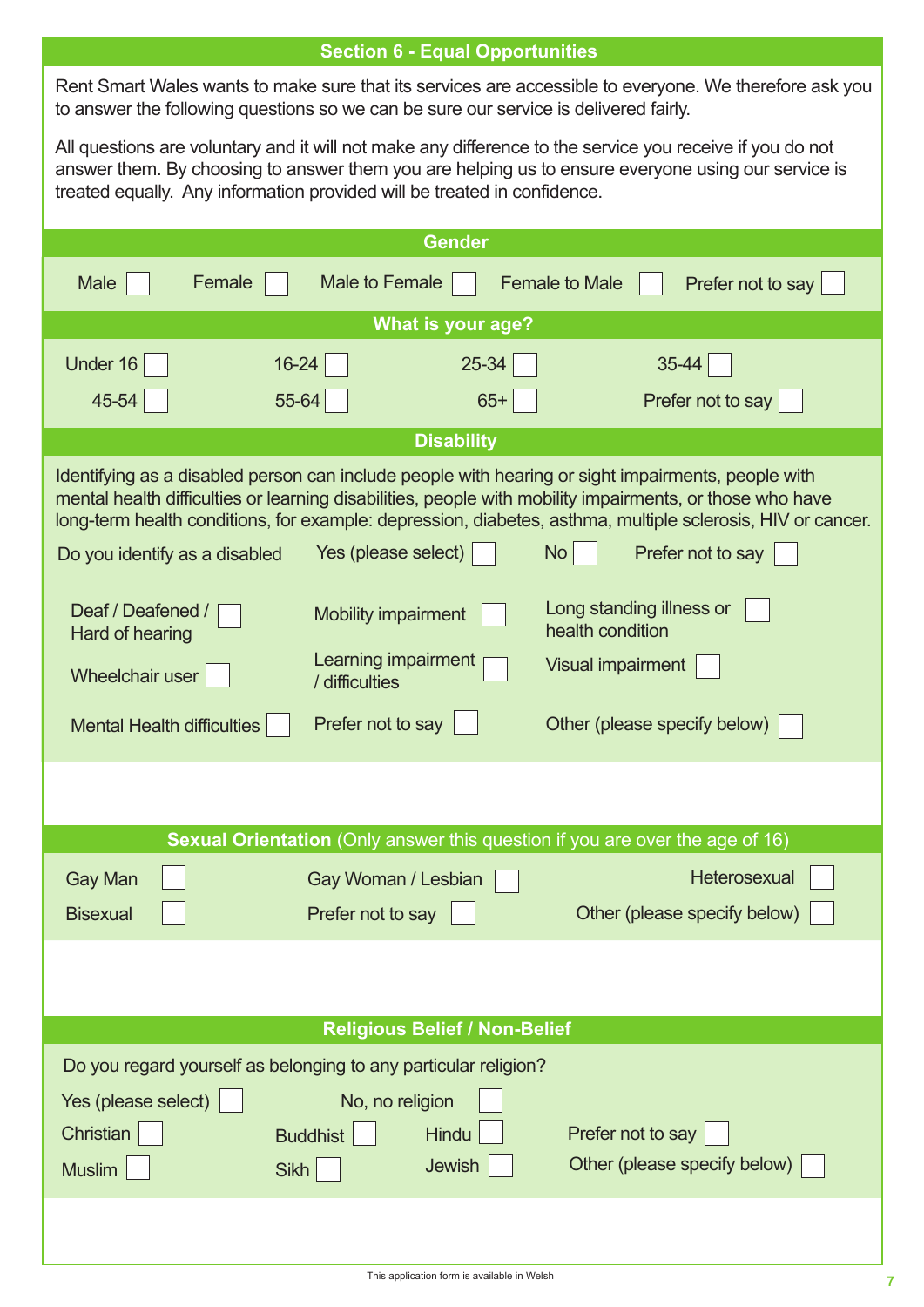|                                                                                | <b>Language Skills</b>                                                                                                         |  |  |
|--------------------------------------------------------------------------------|--------------------------------------------------------------------------------------------------------------------------------|--|--|
| <b>English</b>                                                                 | Other (please specify)<br>Welsh<br>Prefer not to say                                                                           |  |  |
|                                                                                |                                                                                                                                |  |  |
|                                                                                | What is your current Marital or Civil Partnership Status (Only answer this question if you are over the age of 16)             |  |  |
| <b>Single</b>                                                                  | <b>Married</b><br><b>Registered Civil Partnership</b><br>Prefer not to say<br>Other (please specify)                           |  |  |
|                                                                                | <b>Ethnic Monitoring</b>                                                                                                       |  |  |
|                                                                                | Prefer not to say<br>Do you consider yourself to be Welsh?<br>Yes<br><b>No</b>                                                 |  |  |
| <b>White</b>                                                                   | Welsh / English / Scottish<br>Other White background<br><b>Irish</b><br>Northern Irish / British<br>(please specify)           |  |  |
|                                                                                |                                                                                                                                |  |  |
| <b>Mixed / Multiple</b><br><b>Ethnic Groups</b>                                | White &<br>White & Black<br>White & Black<br><b>Other Mixed/Multiple</b><br>Caribbean<br>ethnic background<br>African<br>Asian |  |  |
|                                                                                |                                                                                                                                |  |  |
| Asian / Asian<br><b>British</b>                                                | <b>Other Asian</b><br>Indian<br><b>Bangladeshi</b><br><b>Chinese</b><br>Pakistani<br>background<br>(please specify)            |  |  |
|                                                                                |                                                                                                                                |  |  |
| Black / African /<br>Caribbean /<br><b>Black British</b>                       | African<br>Caribbean<br>Other Black / African / Caribbean background<br>(please specify)                                       |  |  |
|                                                                                |                                                                                                                                |  |  |
| <b>Other Ethnicity</b>                                                         | Arab<br><b>Gypsy/Irish Traveller</b><br>Japanese<br>Czech<br>Polish<br>Other background (please specify)<br>Yemeni             |  |  |
|                                                                                |                                                                                                                                |  |  |
|                                                                                | <b>Pregnancy and Maternity</b>                                                                                                 |  |  |
|                                                                                | Are you pregnant, or have you given birth within the last 26 weeks?                                                            |  |  |
| No<br>Pregnant<br><b>Given birth</b><br>Prefer not to say                      |                                                                                                                                |  |  |
| Thank you for taking the time to complete the Rent Smart Wales Monitoring Form |                                                                                                                                |  |  |
| <b>End of form</b>                                                             |                                                                                                                                |  |  |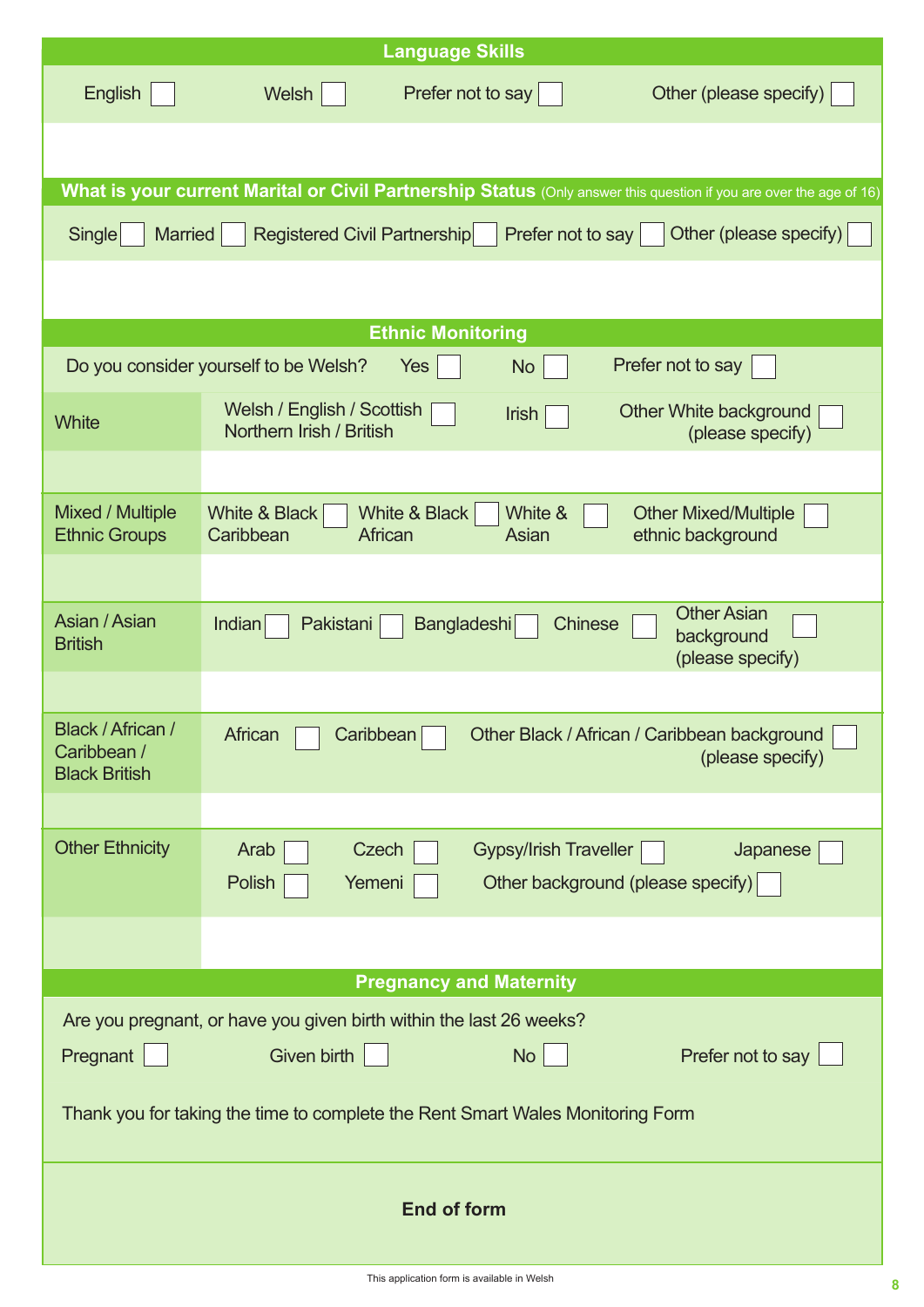| <b>Section 7 - Guidance</b>                          |                                                                                                                                                                                                                                                                                                                                                                                          |
|------------------------------------------------------|------------------------------------------------------------------------------------------------------------------------------------------------------------------------------------------------------------------------------------------------------------------------------------------------------------------------------------------------------------------------------------------|
|                                                      | Page 1                                                                                                                                                                                                                                                                                                                                                                                   |
| <b>Applying as a</b><br>company,<br>charity or trust | If you are applying on behalf of a formal entity, such as a company, charity or trust,<br>you must ensure that the person completing the form has significant responsibility<br>for the entity. A company director should complete the form on behalf of a<br>corporate body, a lead trustee if applying as a trust and a senior member of the<br>charity if applying as a charity.      |
|                                                      | Page 2                                                                                                                                                                                                                                                                                                                                                                                   |
| <b>Company</b><br>registration<br>number             | This would be the registration number of the company. For a Corporate Body this<br>is the registration number given by Companies House and for a charity, this is the<br>registration number issued by The Charity Commission.                                                                                                                                                           |
|                                                      | Page 3                                                                                                                                                                                                                                                                                                                                                                                   |
| <b>Staff / connected</b><br>persons                  | The licensing legislation requires all 'connected persons' of a landlord applicant to<br>be trained for the applicant to be licensed. The definition of a connected person in<br>the legislation is:                                                                                                                                                                                     |
|                                                      | a person doing things under a contract of service or apprenticeship with an<br>applicant for a licence where the applicant for a licence is the landlord and the<br>person does any of the things listed in:                                                                                                                                                                             |
|                                                      | i) section 6(2) (requirement for landlords to be licensed to carry out lettings<br>activities) of the Act; and<br>ii) section 7(2) (requirement for landlords to be licensed to carry out property<br>management activities) of the Act                                                                                                                                                  |
|                                                      | Generally speaking a person under a contract of service is a staff member who you<br>pay a salary to or who is an 'employee' for payroll purposes. People you pay for the<br>services they provide (e.g. contractors) or people you instruct to act on your behalf<br>are not counted as 'connected persons' and they do not have to be trained in order<br>for you to obtain a licence. |
| <b>Training options</b><br>and evidence              | An applicant and all relevant connected persons must undertake approved<br>training either delivered by Rent Smart Wales directly or through an authorised<br>provider.                                                                                                                                                                                                                  |
|                                                      | If you have completed training with an authorised provider, you should enclose<br>the certificates as part of your application submission.                                                                                                                                                                                                                                               |
|                                                      | The requirements for training differ, depending on whether you have<br>completed a first time licence course in the past. If not, the person needs to<br>complete Landlord Licence Training.                                                                                                                                                                                             |
|                                                      | If yes, the person can either:                                                                                                                                                                                                                                                                                                                                                           |
|                                                      | 1) repeat the first-time Landlord/Agent Licence Training (complete<br>course) - within 1 year before submitting a renewal application; OR                                                                                                                                                                                                                                                |
|                                                      | 2) complete Re-licensing training (complete course) - within a year of<br>application submission; OR                                                                                                                                                                                                                                                                                     |
|                                                      | 3) complete Continued Professional Development (CPD) training<br>modules over the 5 year period prior to licence application submission (60<br>points are needed for a landlord licence)                                                                                                                                                                                                 |